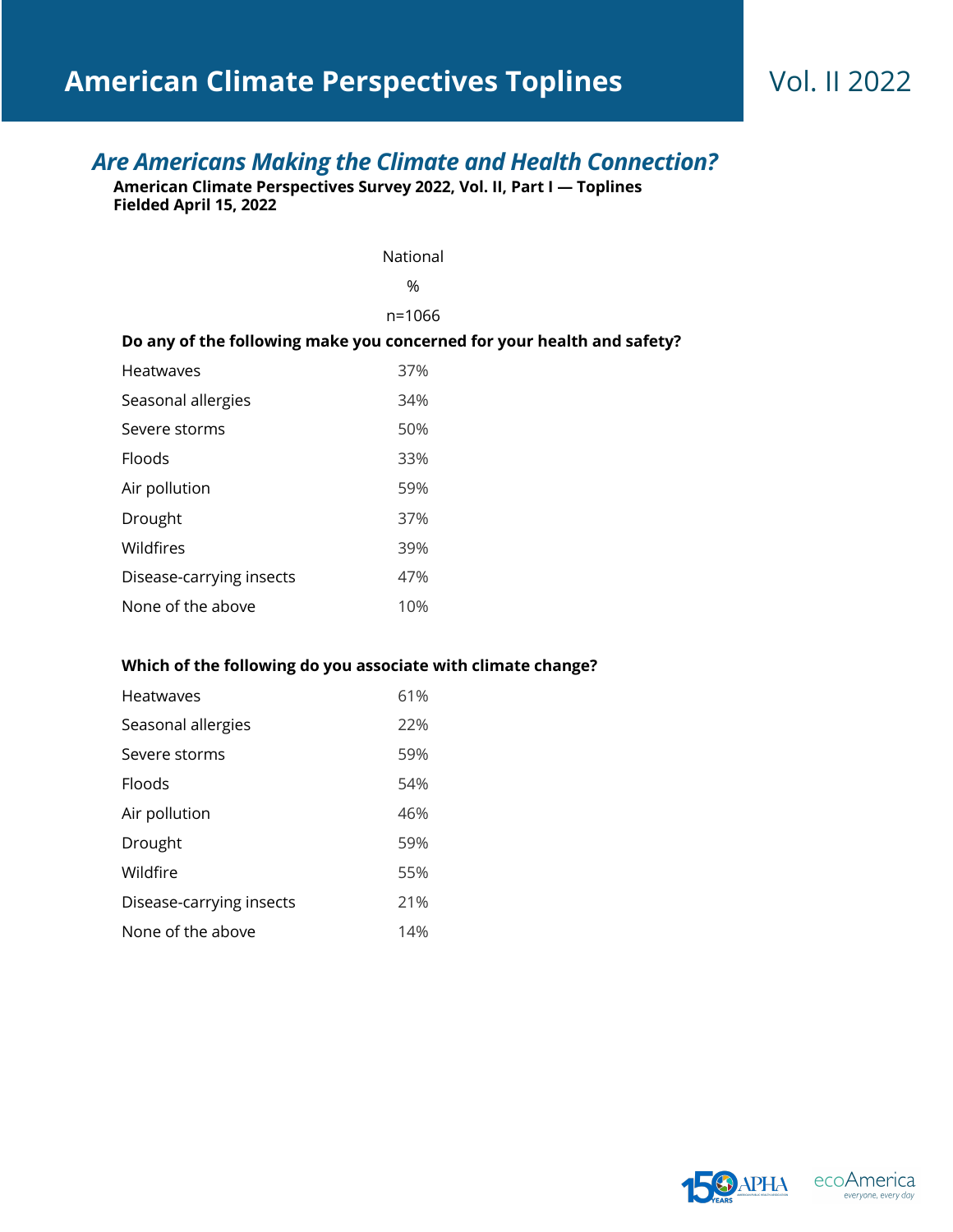## **Demographics**

|                           | National |
|---------------------------|----------|
|                           | %        |
|                           | n=1066   |
| Gender                    |          |
| Male                      | 48%      |
| Female                    | 52%      |
| Age                       |          |
| < 18                      | 0%       |
| 18-29                     | 21%      |
| 30-44                     | 26%      |
| 45-60                     | 28%      |
| >60                       | 24%      |
| <b>Region</b>             |          |
| <b>East North Central</b> | 16%      |
| <b>East South Central</b> | 6%       |
| Middle Atlantic           | 12%      |
| Mountain                  | 8%       |
| New England               | 5%       |
| Pacific                   | 18%      |
| South Atlantic            | 19%      |
| <b>West North Central</b> | 7%       |
| <b>West South Central</b> | 9%       |
| <b>Household Income</b>   |          |
| \$0-\$9,999               | 7%       |
| \$10,000-\$24,999         | 13%      |
| \$25,000-\$49,999         | 23%      |
| \$50,000-\$74,999         | 18%      |
| \$75,000-\$99,999         | 11%      |
| \$100,000-\$124,999       | 8%       |
| \$125,000-\$149,999       | 3%       |
| \$150,000-\$174,999       | 2%       |
| \$175,000-\$199,999       | 2%       |
| \$200,000+                | 3%       |
| Prefer not to answer      | 11%      |